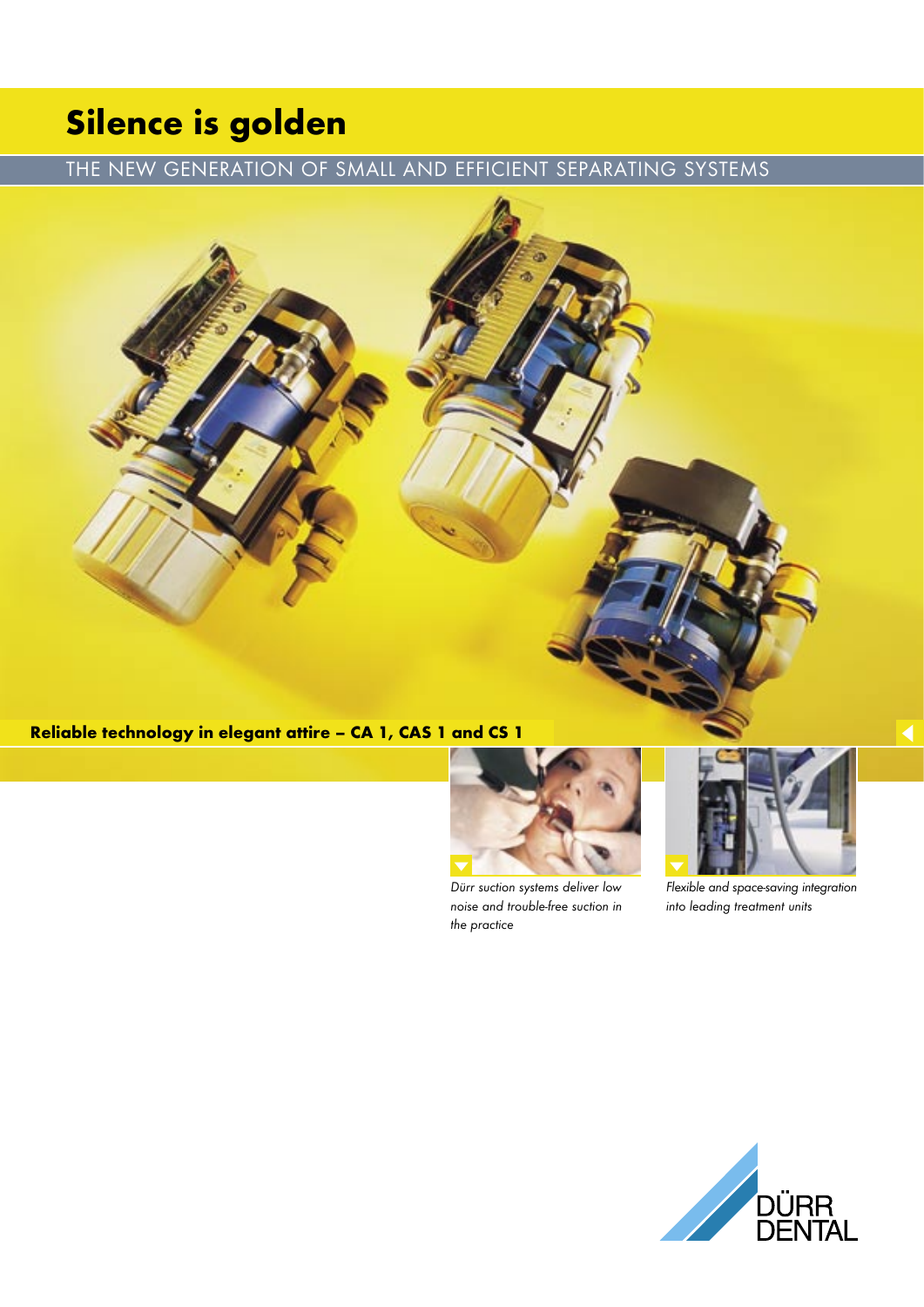## The secret of advanced treatment units

### RELIABLE SEPARATING SYSTEMS FOR SUCTION IN THE PRACTICE

#### Silent stars in the unit

With the introduction of the C generation of separating systems Dürr Dental has set new standards for "dry" suction systems. The noises from the spittoon caused by the separation process are reduced to a barely audible minimum: "silence inside". And because of their reliable continuous operation the C separating systems generally ensure "peace" in the practice as well. This progress goes by the names of:

- CS 1 Combi-Sepamatic
- CAS 1 Combi-Separator

They are quick and easy to install and make a valuable addition to any treatment unit.

The separating performance of the C generation shows off the benefits of "dry" Dürr suction systems to their best advantage:

- **Flexible installation conditions**  because the separating systems are integrated into the treatment units
- Short transport distances for the aspirated substances
- Complete separation of air-solidliquid constituents in the centrifuge
- Amalgam separation rate of almost 98% with the CAS 1
- Dry, clean air channels to the suction machine with no deposits in the pipes
- $\blacktriangleright$  High suction performance within seconds
- Robust and trouble-free during continuous operation.



#### Compact integration into the spittoon



CS 1 Combi-Sepamatic– purely a separating system



CAS 1 Combi-Separator – a separating system with integrated amalgam separator



Dürr V suction machines - central vacuum generators of the "dry" Dürr suction systems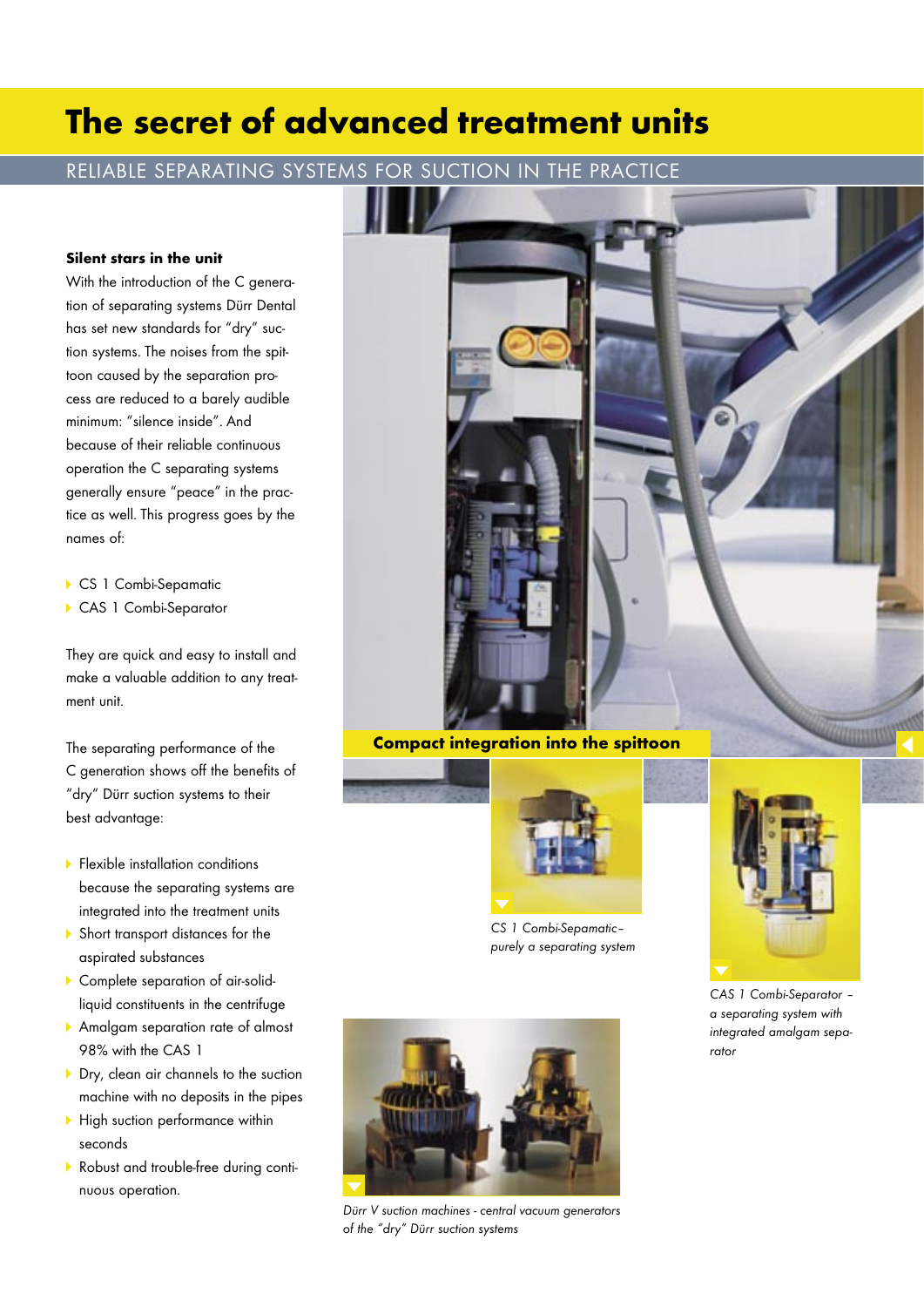## DÜRR SUCTION SYSTEMS

#### CS 1 – a small and compact separator

The CS 1 Combi-Sepamatic has a quiet but powerful motor enabling it to process without difficulty high volumes of fluid for hours at a time. The two-stage separator not only separates the secretions and solid particles, e.g. filling materials, from the exhaust air. It also protects the "dry" suction machine by preventing blood from being carried along during aspiration. Where surgical treatment is being carried out or with frequent use of powder jet devices, a rinsing unit can be connected to increase operational reliability. The small quantity of water continuously supplied by the unit dilutes the blood and prevents particle deposits.

- Consistently high separating perfor mance
- **Low-noise operation**
- **Two-stage separation**
- High foam tolerance
- **Flexible installation because of the** unit's compact construction and be cause the required position selec tion valve can be installed inde pendently in the spittoon or even at the floor box.

### Separator and amalgam separator in one unit – CAS 1

Small, compact, quiet and easy to install, the CAS 1 Combi-Separator combines air-water separation and amalgam separation. The two-stage system with a cyclone separator and dynamic separation turbine achieves a much higher separation capacity than conventional technology. The amalgam separator is on the same shaft as the airwater separator but not directly connected to it, thus saving the use of a spittoon valve. The ISO standards define the minimum European requirements for amalgam separators. In Germany this is regulated by the extensive construction and test principles of the German Institute for Structural Engineering (DIBT) Berlin. The amalgam centrifuge of the CAS 1 meets these conditions with its proven separation rate of almost 98 %. As with the CS 1, connecting an additional rinsing unit to the CAS 1 can also prevent deposits and coagulation of blood. Apart from extending the components' service life this also significantly improves the hygienic condition of the overall suction system.

- ▶ Two functions in a compact form
- Cushioned hose connections ensure low-noise, vibration-free operation
- Amalgam centrifuge is self-cleaning
- High foam tolerance
- Amalgam separation rate of 97.9%, test no. Z 64.1-20 from the DIBT, Berlin
- **Fully integrated display module**
- No spittoon valve required
- **Position selection valve can be** flexibly installed.

#### CA 1 – amalgam separation behind the suction unit

Because of the installation conditions at their practices some dental practices favor a "wet" suction system with secretion-conducting paths up to the suction unit with combined separation and vacuum generation. Now these practices too can use the new technology of the Dürr C separating systems for amalgam separation. For example, the CA 1 amalgam separator installed behind a Dürr VS 300 (S) attains the same proven separation rate as the CAS 1 and also dispenses with sensitive electronic conductivity sensors of conventional separators which frequently tend to be less reliable.

- CA 1 amalgam separator
- **Low-noise operation with/without** housing
- Amalgam centrifuge is self-cleaning
- Amalgam separation rate of 97.9% test no. Z 64.1-20 from DIBT, Berlin
- Can be installed as an auxiliary device or behind a VS 300 (S) or Cattani Turbo-Jet 1, PAL 14.\*



The CA 1 provides amalgam separation for the combination suction unit Dürr VS 300 (S).



Dürr Dental recommends waste disposal companies that are able to accept filled amalgam collection vessels.

<sup>\*</sup>At a max. Ø total water throughflow rate of 4 l/min.